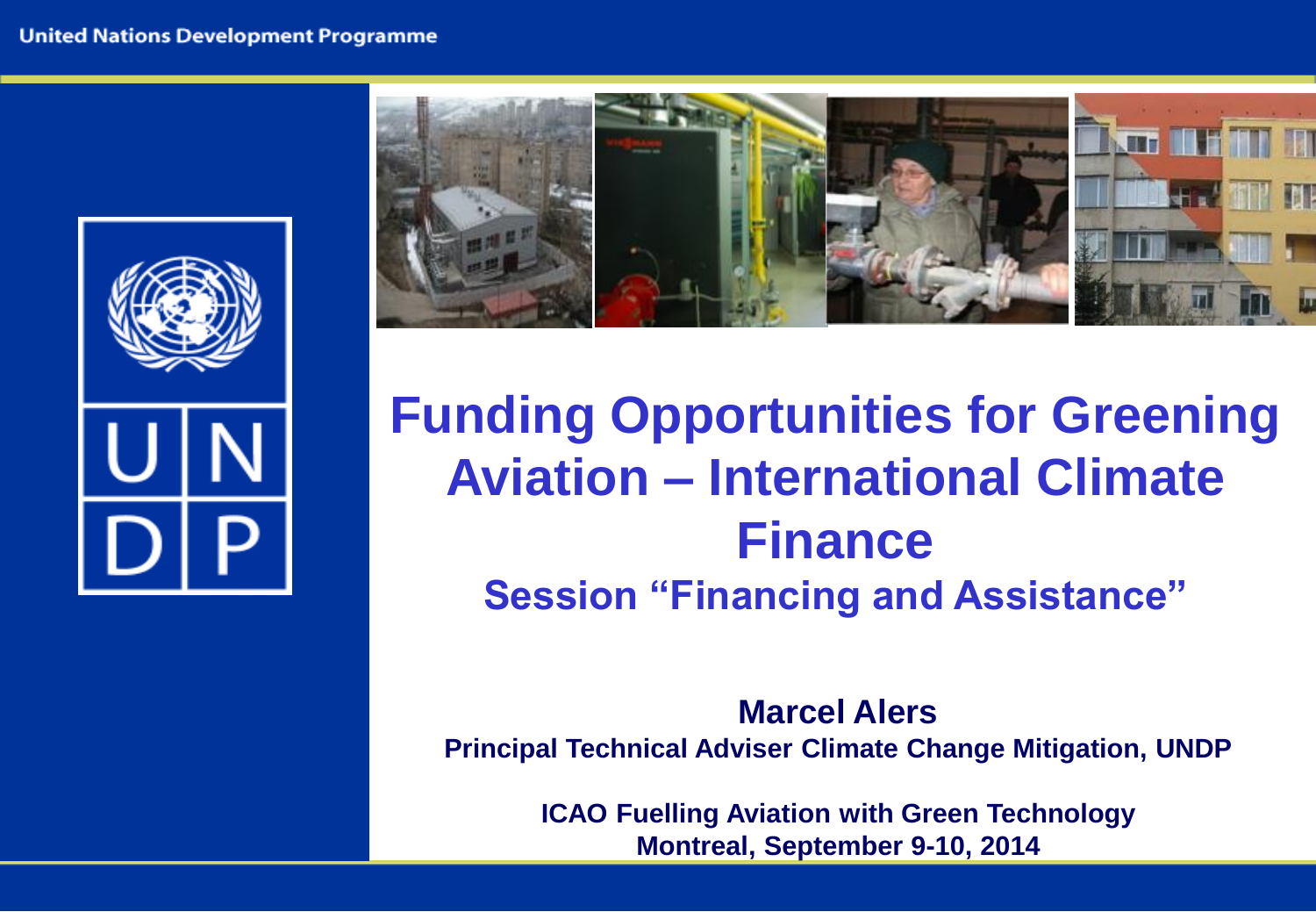$\frac{1}{\frac{1}{\sqrt{2}}}\sum_{n=1}^{\infty}$ 

#### **UNDP - Leveraging Climate Finance For A Sustainable Future**



**Climate Finance and International Aviation**

- **UNDP** experience in 177 countries, over 20 years
- **Enhance the technical support** provided to States
- **Implementing agency GEF**
- **UNDP can support the identification of policy, finance, and technical support tolls to support the greening of the aviation sector**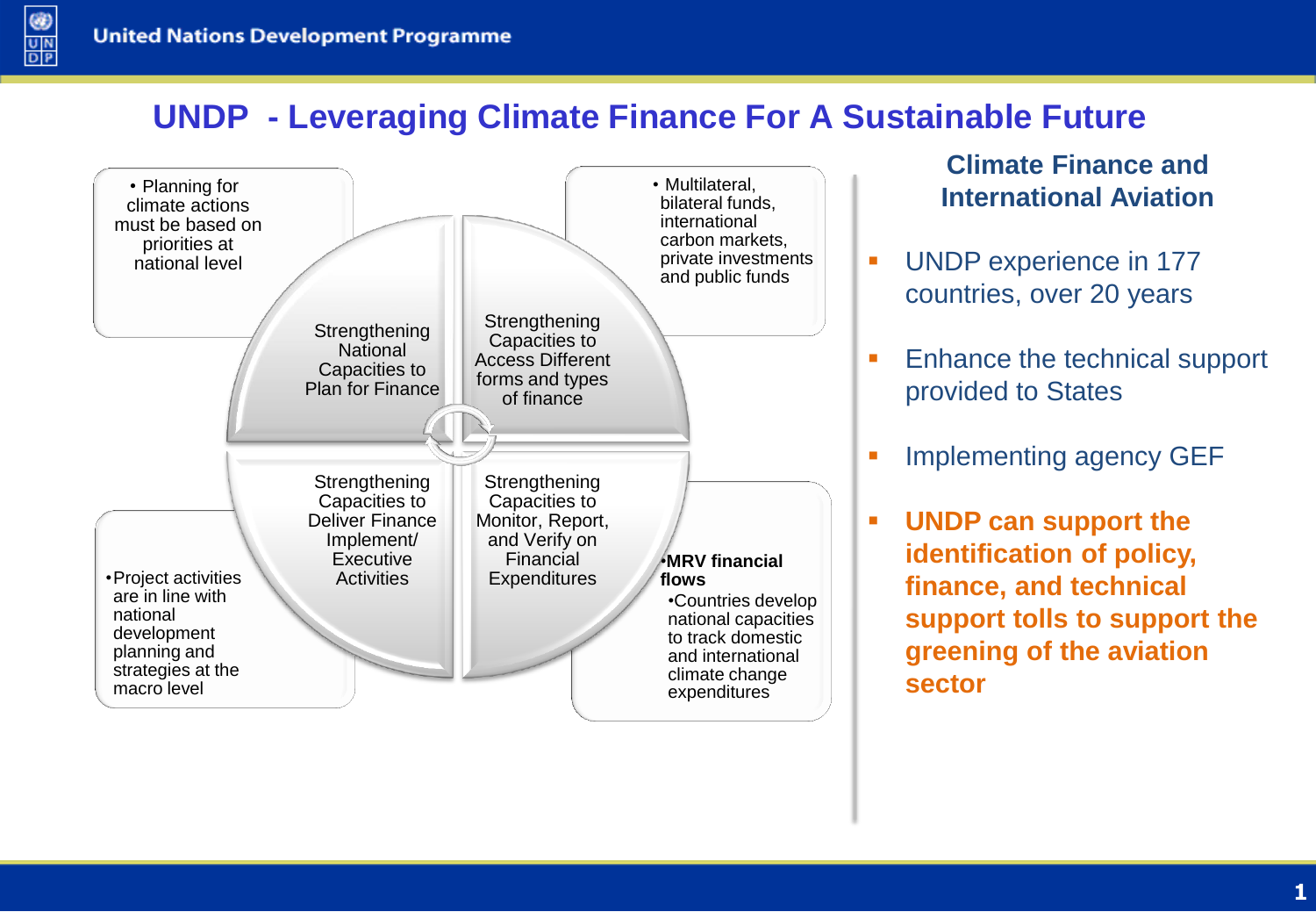

### **Overview of portfolio: 163 active projects - \$ 558 m GEF + \$ 4.6 b in cofinancing**

#### **Access to clean and affordable energy 1**



- **\$ 217m for 72 projects**
- **CleanStart; charcoal; cook stoves**
- **Mini-grids (small hydro)**
- **New generation on-grid**

**Low emission urban and transport infrastructure 2**



- **\$ 306m for 82 projects**
- **Next gen EEB projects (enforcement and market transformation)**
- **Green cities with incr. climate resilience**



- **in Civil Aviation and Maritime shipping**
- **Standardized Baselines for CDM (and NAMAs)**

#### **GEF 6 and beyond:**

*Redefine focal area strategic priorities; focus on foundational work and innovation; increased emphasis on scaling-up (link to GCF)*

*market transformation; public-private partnerships*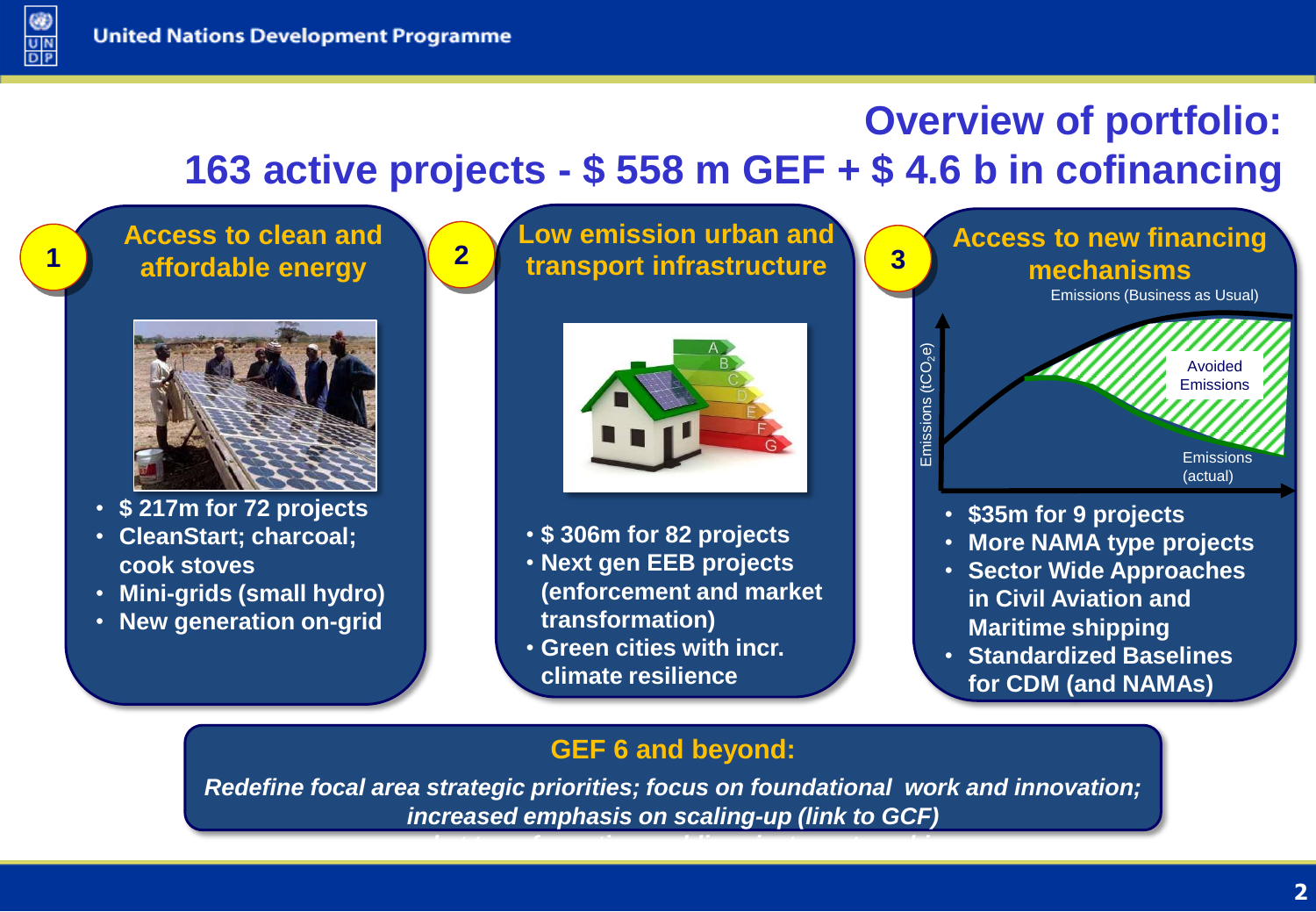





*Note - Salient features of the project are subject to change as the project evolves and continues to develop.*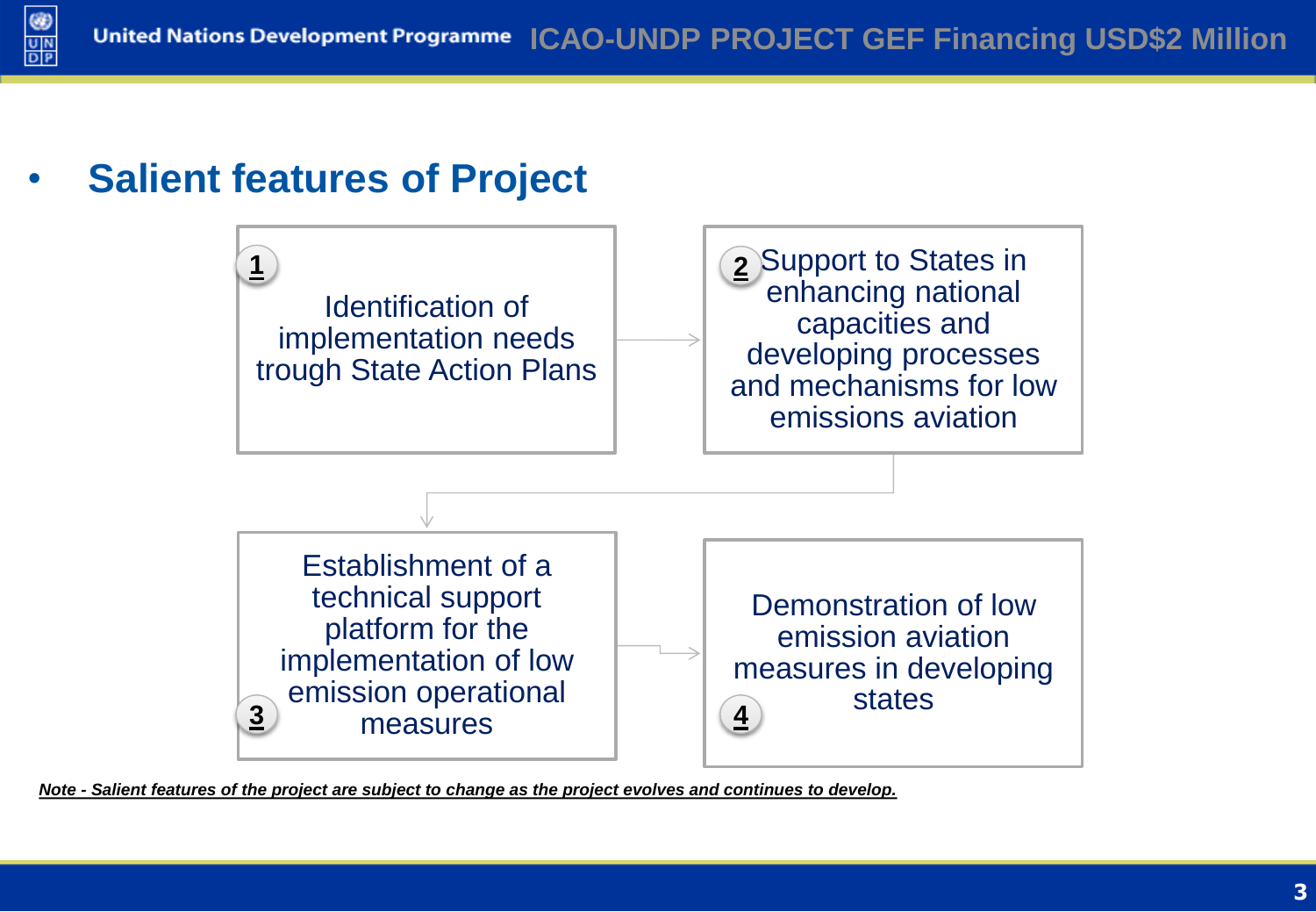



**SOME SOURCES FINANCING MITIGATION** 

| <b>Pure donor-Grants</b>                |
|-----------------------------------------|
| Soft loans                              |
| Private sector                          |
| Hybrid (Private – Public)               |
| Guarantees by multilateral institutions |
| <b>Other Incentives</b>                 |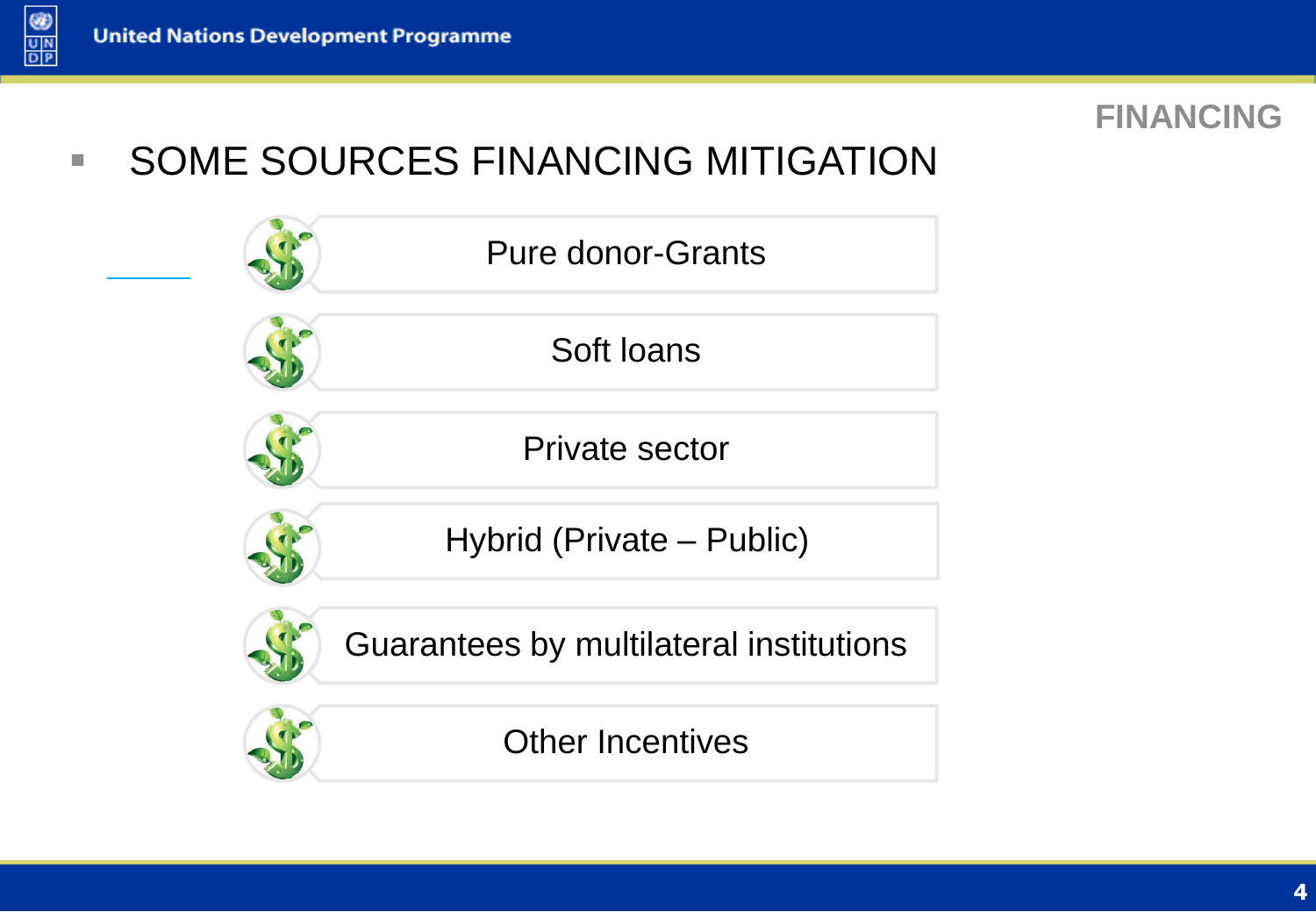

### **Accessing GEF-6 resources at the national level**

- **Projects are implemented at the national, regional, and global** level. The current partnership with ICAO is a global project.
- **For national projects, countries are assigned a resource** amount for a GEF 4-year cycle through the System of Transparent Allocation of Resources (STAR). The GEF 6 cycle will run from July 2014 – June 2018.
- **There is no specific GEF programming window for aviation;** however, such projects may be eligible in the fields of renewable energy, energy efficiency, technology transfer, and transport (including biofuels).